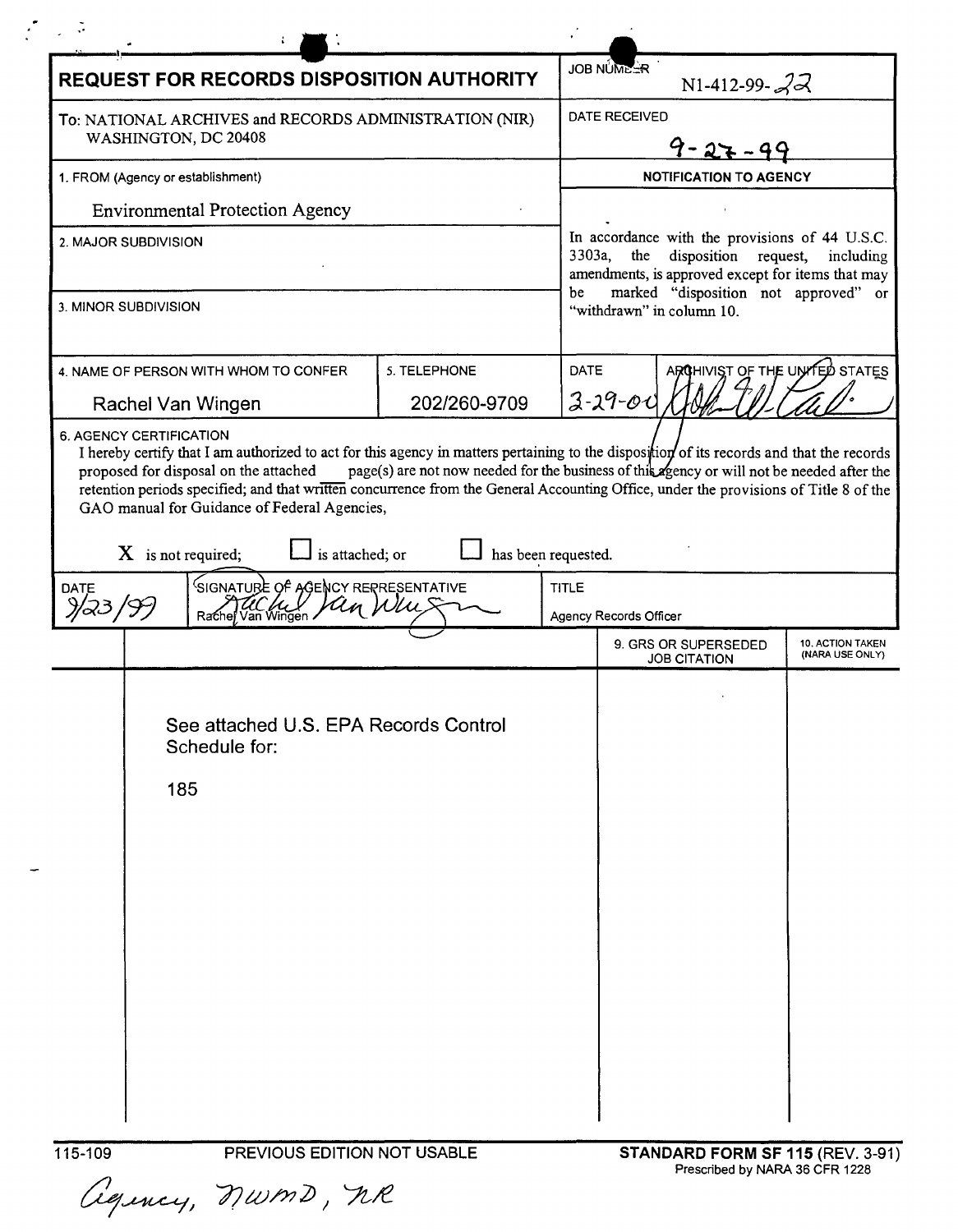#### **DRAFT OF 11/1/99**

•

# **u.s. EPA RECORDS SCHEDULE**

SERIES TITLE: Quality Assurance Project Plans

**PROGRAM:** All Programs

**EPA SERIES NO:** 185

*I*

**AGENCY FILE CODE:** PROG 185

**NARA DISPOSAL AUTHORITY:** Nl-412-99-22 (Use this number to retire records to the FRC)

**APPLICABILITY:** Agency-wide

#### *IDENTIFYING INFORMATION:*

**DESCRIPTION:** Quality Assurance Project Plans (QAPPs) describe procedures which will be used to plan, implement, and assess environmental measurement activities to ensure that measurements of the appropriate type and quality are made to support decisions.

Also includes Quality Management Plans (QMPs) that document the quality system of the organization conducting environmental data collection activities, including but not limited to, internal EPA Regional/division QMP, EPA contractor QMP, State agencies and Indian Tribal government agency-level or program-level QMPs for programs with project-specific QAPP approval authority.

Documents include plans, supporting review documentation, and amendments. There are three categories of records:

- a. Record copy of QAPPs Approved and/or accepted plans.
- b. Record copy of QMPs Approved and/or accepted plans.
- c. Record copy of QAPPs and QMPs Not approved or accepted.

d. Electronic versions created by electronic mail and word processing applications.

**Excludes:** QAPPs related to in-house research projects conducted in EPA Research and Development Laboratories which are scheduled separately.

**ARRANGEMENT:** Arrangement varies.

| <b>TYPE OF RECORDS:</b> |  | SPECIFIC RESTRICTIONS: |
|-------------------------|--|------------------------|
| Case files              |  |                        |
|                         |  |                        |

**MEDIUM: VITAL RECORD:** Paper, electronic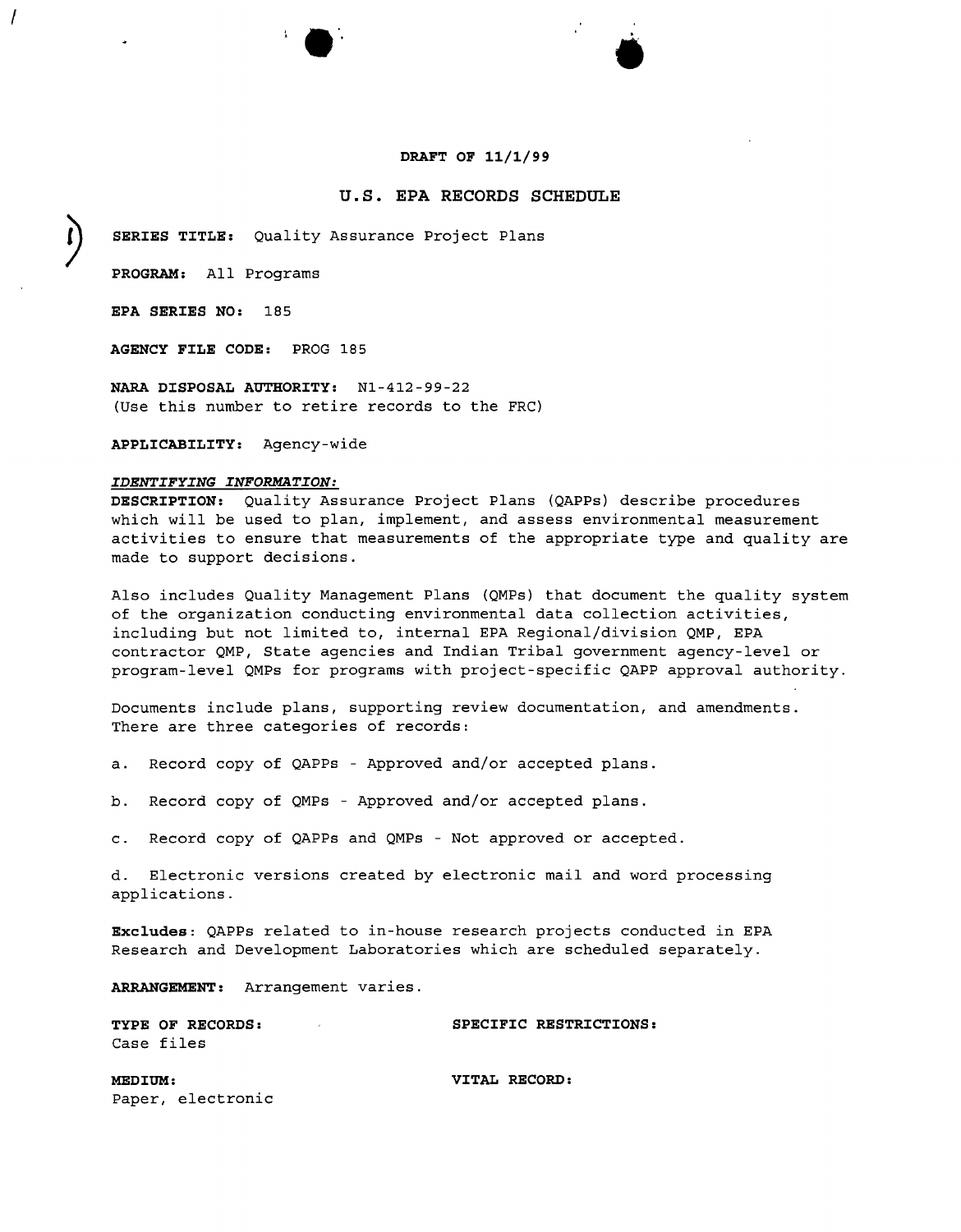# **FUNCTIONS SUPPORTED:**

Program management

### **SPECIFIC LEGAL REQUIREMENTS:**

Varies according to program CFR 30.54 CFR 31.45 CFR 15, 1546.201, 1552.246-70 through 72

 $\bullet$ 

#### *DISPOSITION INFORMATION:*

|                | FINAL DISPOSITION: |     |  | TRANSFER TO FRC PERMITTED: |
|----------------|--------------------|-----|--|----------------------------|
| а.             | Disposable         | Yes |  |                            |
| b.             | Disposable         | Yes |  |                            |
| $\mathbf{C}$ . | Disposable         | No  |  |                            |
| d.             | Disposable         | No  |  |                            |

#### **FILE BREAK INSTRUCTIONS:**

a. Break file at approval, or at last amendment or review correspondence.

b. Break file when plan is superseded or after completion of the last review conducted under the plan, whichever is later.

c. Break file after disapproval of the plan, or last correspondence or version of unapproved plan.

d. See Disposition Instructions.

#### **DISPOSITION INSTRUCTIONS:**

a. Keep in office 3 years after file break, then retire to the FRC. Destroy 10 years after file break. If volume warrants, records may be retired to the FRC prior to the designated time.

b. Keep in office 2 years after file break, then retire to the FRC. Destroy 10 years after file break.

c. Destroy 3 years after file break.

d. Delete when record copy is generated.

## *APPLICATION GUIDANCE:*

**REASONS FOR DISPOSITION:** Agency policy stipulates that every monitoring and measurement project must have a written and approved Quality Assurance Project Plan (QAPP). Agency policy also stipulates that all Agency organizations and their subordinate organizations that conduct environmental data collection activities must document their quality systems in a QMP. This applies to extra-mural as well as internal projects and applications for financial